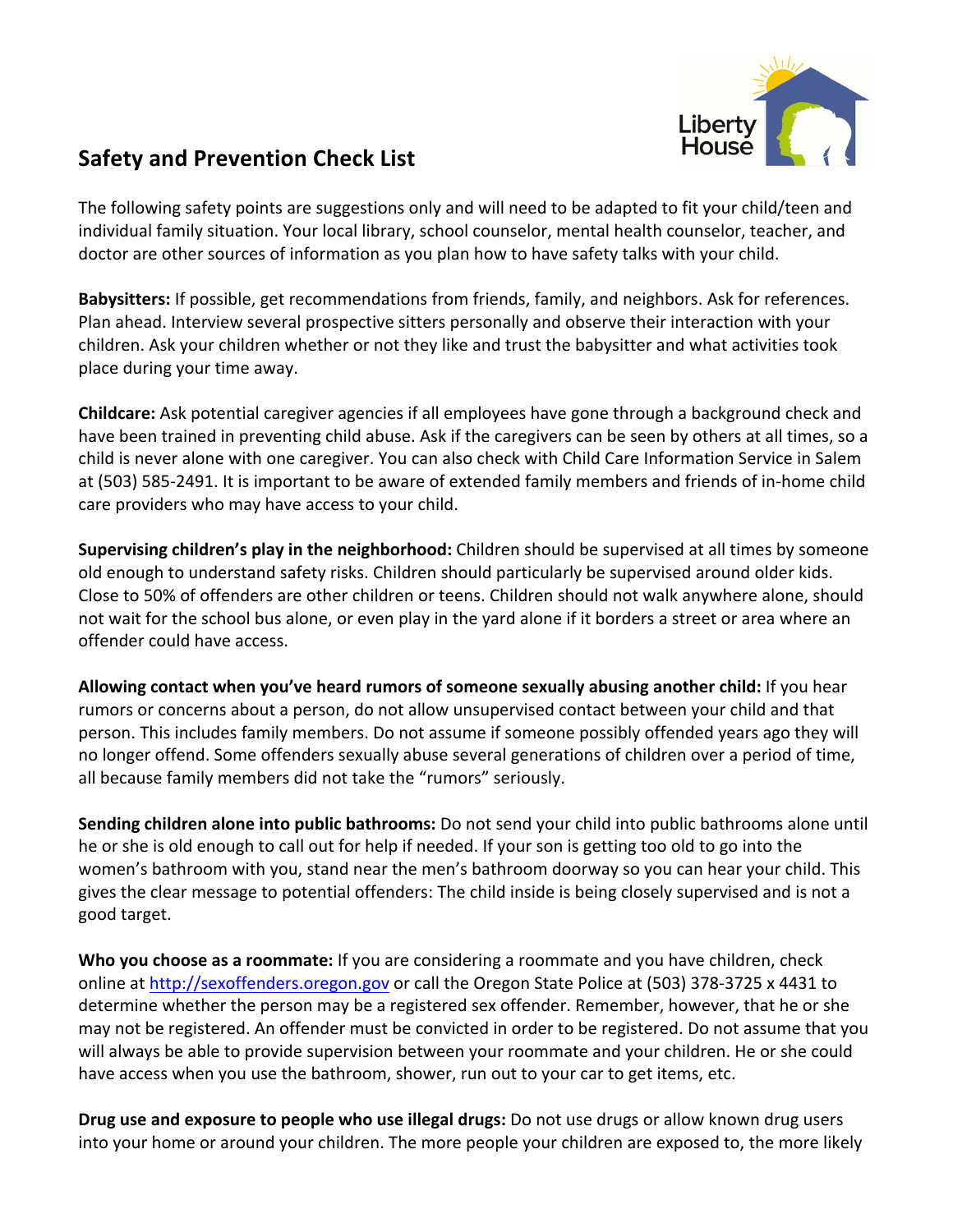they will be abused. Many offenders count on a parent's unavailability due to drug use in order to gain access to children.

**Pornography:** If there is pornography in your home, your children may eventually find it because children are very curious. Pornography is easily accessible through the Internet, so supervision of children's Internet access is critical. There may be a connection between children's/teen's exposure to pornography and the touching of younger kids. Child pornography is against the law and is a form of child abuse.

**Recognizing grooming techniques:** Remember that sex offenders trick families and communities as well as kids. Learn to recognize red-flag behaviors and to confront any questionable behavior. Pay attention to any uneasy feelings you may have about a person. Many caregivers of child abuse victims report that they had an uneasy feeling about a person but decided that they were over-reacting. Later, they learned that the person had offended their child. Remember that kids cannot protect themselves against offenders, they depend on their caregivers to keep them safe.

**Registered sex offenders:** Know who the registered sex offenders are in your neighborhood by checking online at http://sexoffenders.oregon.gov/ and/or call the Oregon State Police at (503) 378-3725 x. 4431 to get a list of offenders in your zip code. Remember, however, that sex offenders only have a three percent chance of getting caught, and they commit an average of 120 separate crimes before they are apprehended. In addition, fewer than five percent of child victims tell anyone. Therefore, not all offenders will be registered. Careful supervision is paramount.

**Prevention education:** Get comfortable doing regular safety/prevention talks with your children. Have a safety talk at least once every two to three months that includes personal safety/touching rules. As kids get older, include safety about Internet use, drug awareness, choking behaviors, cutting behavior, and dating safety/domestic violence. School counselors are good resource people for ideas on how to talk to your kids and what the current safety issues are in your area. Attend any parent workshops the school may offer on safety. Be present at any prevention education talks the school gives to classrooms so you can use the same language and do follow-up education.

Asking kids safety questions/screening for abuse: Children keep the secret of child sexual abuse for many reasons. To the child, the reasons are good ones. Some children do not tell because they are not asked. Besides having regular safety talks, make it a habit to check in with your kids after any overnight visits with friends, any camp outs, or other events. Know where your child will be going and whom they will be with. Check in on them while they are away. When they return, ask if anything different or unusual happened. Provide opportunities for children to tell and plan to stay calm if your child reports something.

**Talk to your older children:** With more resources and education, parents and other caregivers are becoming more comfortable and able to have safety talks with their children. However, many are not aware of the importance of talking to their preteens and teens, especially boys, about the risks of sexually touching younger children. With the advent of the Internet and easy access to pornography, youth (and boys in particular) sometimes reenact what they have seen online by sexually touching younger children. Warn your children that to touch other kids in this way is sexual abuse and is a crime. Tell them that they could be arrested through the Juvenile Court System for such a choice. Consider carefully before you give permission for your preteen or teen son to provide childcare for younger children.